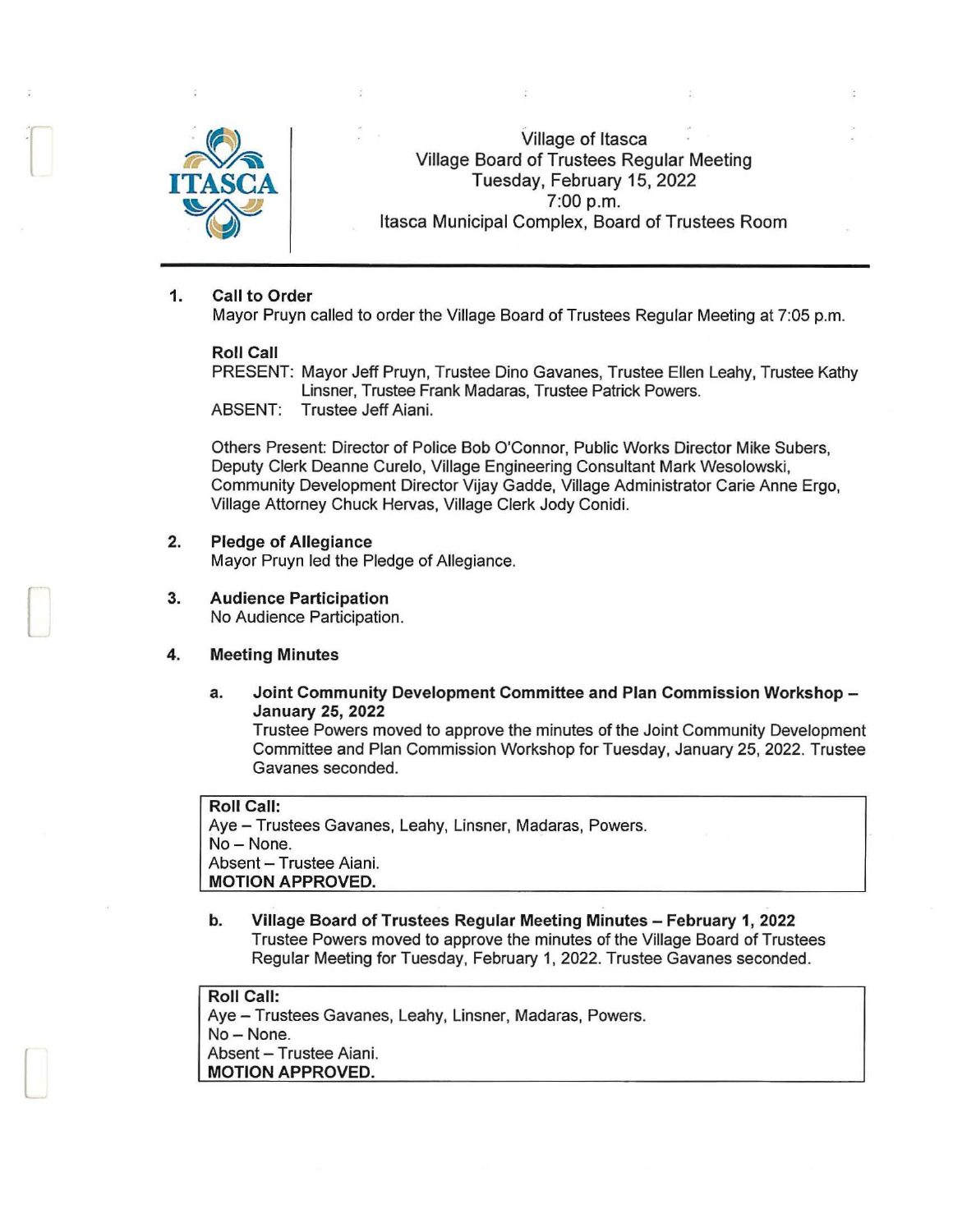c. Village Board of Trustees Special Meeting Minutes - February 8, 2022 Trustee Powers moved to approve the minutes of the Village Board of Trustees Special Meeting for Tuesday, February 8, 2022. Trustee Gavanes seconded.

Roll Call: Aye - Trustees Gavanes, Leahy, Linsner, Madaras, Powers. No- None. Absent - Trustee Aiani. MOTION APPROVED.

#### 5. Presentations

#### a. Police Commission - Staffing Update

The Village Board authorized the Police Commission to hire two patrol officers instead of the previously authorized one patrol officer to maximize the next Final Eligibility Register in anticipation of future police officer retirements.

#### 6. President Comments

Mayor Pruyn reported that the Village had its bond sale earlier in the day. While interest rates were not as low as the Village had hoped, there will still be savings achieved.

#### 7. Community Development Committee Report

Chair: Trustee Gavanes, Co-Chair: Trustee Leahy

a. Zoning Certificate Request - Seiler Instrument & Manufacturing Company, Inc. Trustee Gavanes moved to approve a Zoning Certificate Request for Seiler Instrument & Manufacturing Company, Inc., 1255-1261 Hamilton Parkway, providing sales, service, and rental of geospatial and surveying equipment and supplies. Trustee Linsner seconded.

Roll Call: Aye - Trustees Gavanes, Leahy, Linsner, Madaras, Powers. No- None. Absent - Trustee Aiani. MOTION APPROVED.

b. Zoning Certificate Request - Undici Gelato & Espresso Bar Trustee Gavanes moved to approve a Zoning Certificate Request for Undici Gelato & Espresso Bar, 400 East Orchard Street, providing gelato and espresso products. Trustee Linsner seconded.

Roll Call: Aye - Trustees Gavanes, Leahy, Linsner, Madaras, Powers. No - None. Absent - Trustee Aiani. MOTION APPROVED.

8. Capital and Infrastructure Committee Report Chair: Trustee Aiani, Co-Chair: Trustee Madaras No Capital and Infrastructure Committee Report.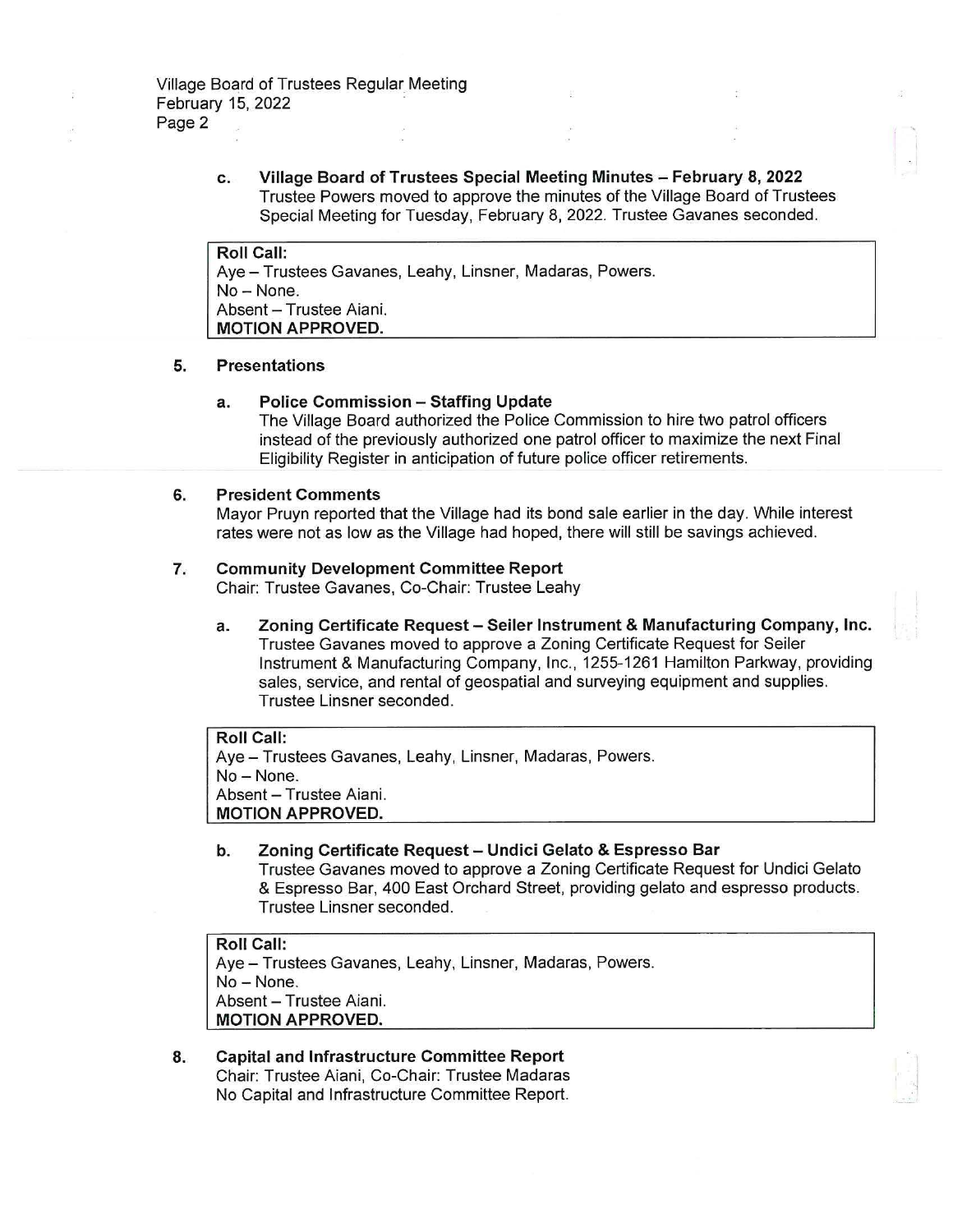Village Board of Trustees Regular Meeting February 15, 2022 Page 3

*[* 

 $\Box$ 

l

#### **9. Finance and Operations Committee Report**  Chair: Trustee Powers, Co-Chair: Trustee Linsner

## **a. 2022 Fourth of July Festival - Budget Approval**  Trustee Powers moved to approve Resolution 1334-22, "A Resolution Approving the Budget for the 2022 Fourth of July Festival" with Maggie Speaks and a guest celebrity performer. Trustee Leahy seconded.

**Roll Call:**  Aye - Trustees Gavanes, Leahy, Linsner, Madaras, Powers. No-None. Absent - Trustee Aiani. **MOTION APPROVED.** 

## **10. Intergovernmental Committee Report**  Chair: Trustee Leahy, Co-Chair: Trustee Aiani No Intergovernmental Committee Report.

## **11. Consent Agenda**

- a. Itasca Roadway and Infrastructure Improvements - Elm Street - Payment Request 3 to DiMeo Brothers Inc. in the amount of \$312,932.61
- b. Resolution 1331-22 regarding a Resolution for the Removal of Commonwealth Edison infrastructure in Village Right of Way (ROW)
- c. Resolution 1332-22 regarding a Professional Service Agreement for the Provision of Administration Support Services for Special Projects
- d. Resolution 1333-22 regarding a Professional Services Agreement to provide Administration Support Services for Finance Management through August 2022

Trustee Leahy moved to approve the Consent Agenda. Trustee Gavanes seconded.

**Roll Call:**  Aye - Trustees Gavanes, Leahy, Linsner, Madaras, Powers. No - None. Absent - Trustee Aiani. **MOTION APPROVED.** 

# **12. Payment of Bills - February 15, 2022**

Trustee Powers moved to approve the payment of bills through February 15, 2022 in the amount of \$1,217,491.39. Trustee Leahy seconded.

# **Roll Call:**

Aye - Trustees Gavanes, Leahy, Linsner, Madaras, Powers. No-None. Absent - Trustee Aiani. **MOTION APPROVED.**